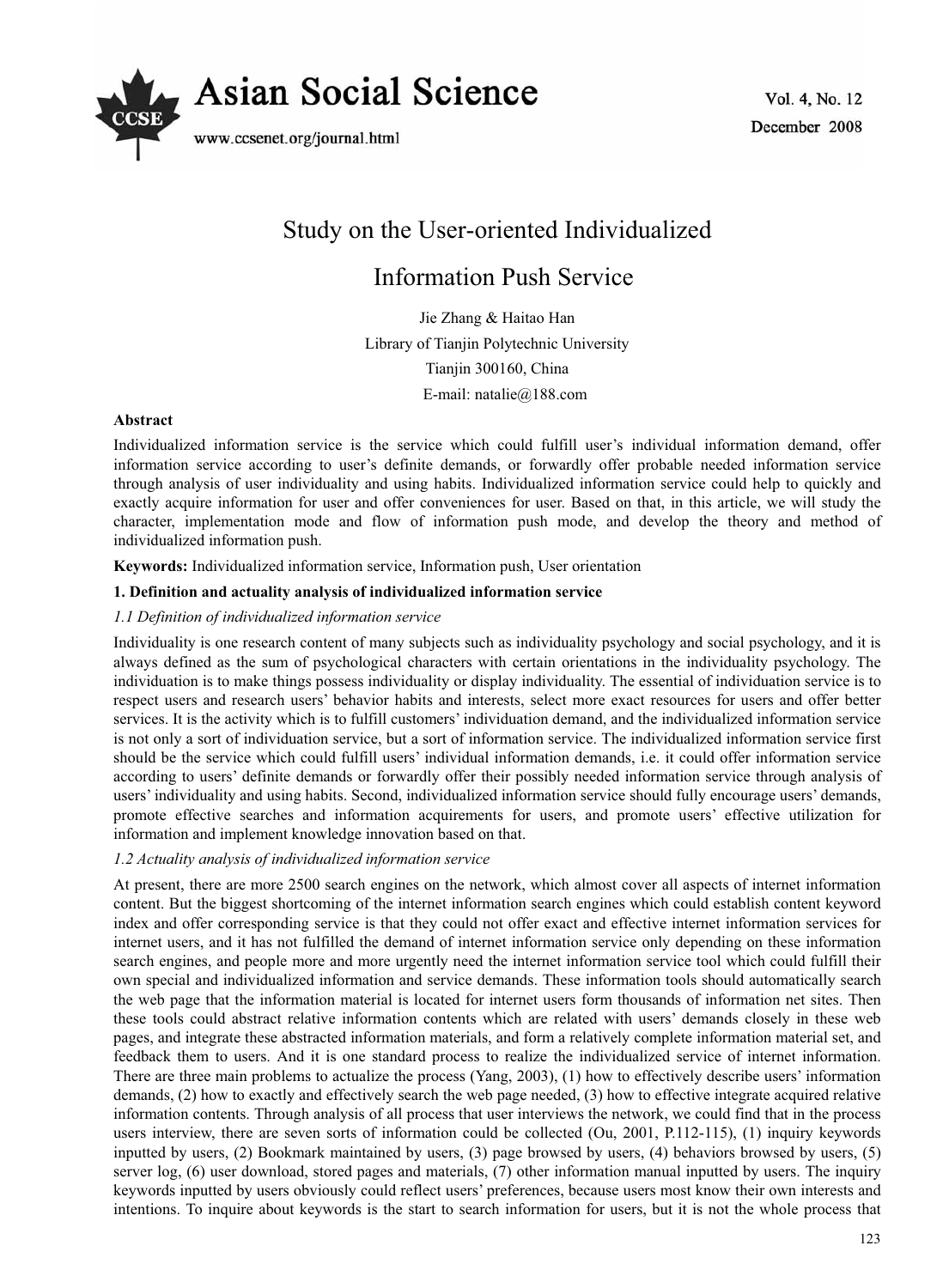users search information. Users don't inquire about information to every interested topic through search engine, and users always could not exactly express the content what they want to inquire. So there are five sorts of methods to acquire users' preferences (Zhao, 2004), (1) users forwardly fill in, (2) keywords study, (3) feedback study, (4) sample study, (5) following users browser behaviors study.

The implementation process of internet information individualized service is the process of information collection, machining, analysis and treatment with high intelligence in fact. With the further development of internet, to realize the individualized service of internet information must be one very important development direction for the application of internet.

# **2. Information push technology and its characters**

#### *2.1 Introduction of information push technology*

The so-called information push technology is to automatically search information that users need through software and transfer the information to users' computer. It could automatically send the information what users are interested to users' computers on schedule, i.e. realize "information looks for users". At present, there are three modes for people to acquire information from internet (Hao, 2002).

(1) Information push. Actively push information to users by the information source.

(2) Information pull. Actively pull information by users from the information source.

(3) Push and pull. In the information acquirement process, both the push from the information source and the actively pull by users are included.

At present, there are two basic push modes, i.e. automatic push and affair drive. Automatic push is to put in new information according to users' conventional time and requirements in advance. Its concrete implementation approaches include, first, users put forward they are interested in certain special web site or topic, or they require to automatically update software and data, second, information sender looks for new content through the application of push software according to users' requests, and the content is transmitted to the "channel" in the "receiver" of push application, finally, users could look over new content or new link what they made to order according to their own settings. This sort of push mode is similar to the ordered material selection service which is very popular in modern information searches.

In fact, "push" and "pull" are compensatory each other, the "push-pull" technology combining "push" and "pull" will be a very important development direction for future network information acquirement. Real individualized service should be dynamic and active, i.e. the system could automatically follow users' using preference after the initial rules are made. Such individualized service should not only stay in popular amusements or professional information provisions, but join many users' personal services into the service and push information what users are interests in timely and actively.

# *2.2 Characters of information push technology*

The information push technology changes the mode of network information interview from user search to purposeful information receive. It not only changes the direction of information flow, but reduces the load of internet through the decrease of information flux. Its main characters include following aspects.

(1) Seamless link. The seamless link is to automatically establish link under the situation without user interaction or few user interaction.

(2) Flexible user setting. Users possess sufficient right of decision-making, and they can set up link time, push content, local resource allocation and other parameters.

(3) Document with made to order contents. Users write the subscription document, and the push server transmits the content and transmission parameters according the subscription document.

(4) Sustainable document transmission. The sustainable document transmission means break point retransmission, i.e. when data transmission is broken by certain reason, the system could store the present transmission state in client part, and when the link recovers the system could continually transmit information from the break point.

(5) Effectively utilizing bandwidth. Client could transmit data through using the leisure time, which could utilize the bandwidth maximally, and the server reduce the transmitting data to the least limit to reduce the bandwidth waste according to subassembly reusing principle.

(6) Natural link of new and old contents. Client subassembly could definitely acquire and alternate information and the parts of information, and updated contents could combine with existing information and confirm where the system stores information.

(7) Flexible informing mode. When new information arrives, client part could inform users to read. According to different type and importance of transmission information, the informing has many modes from simple dialog box to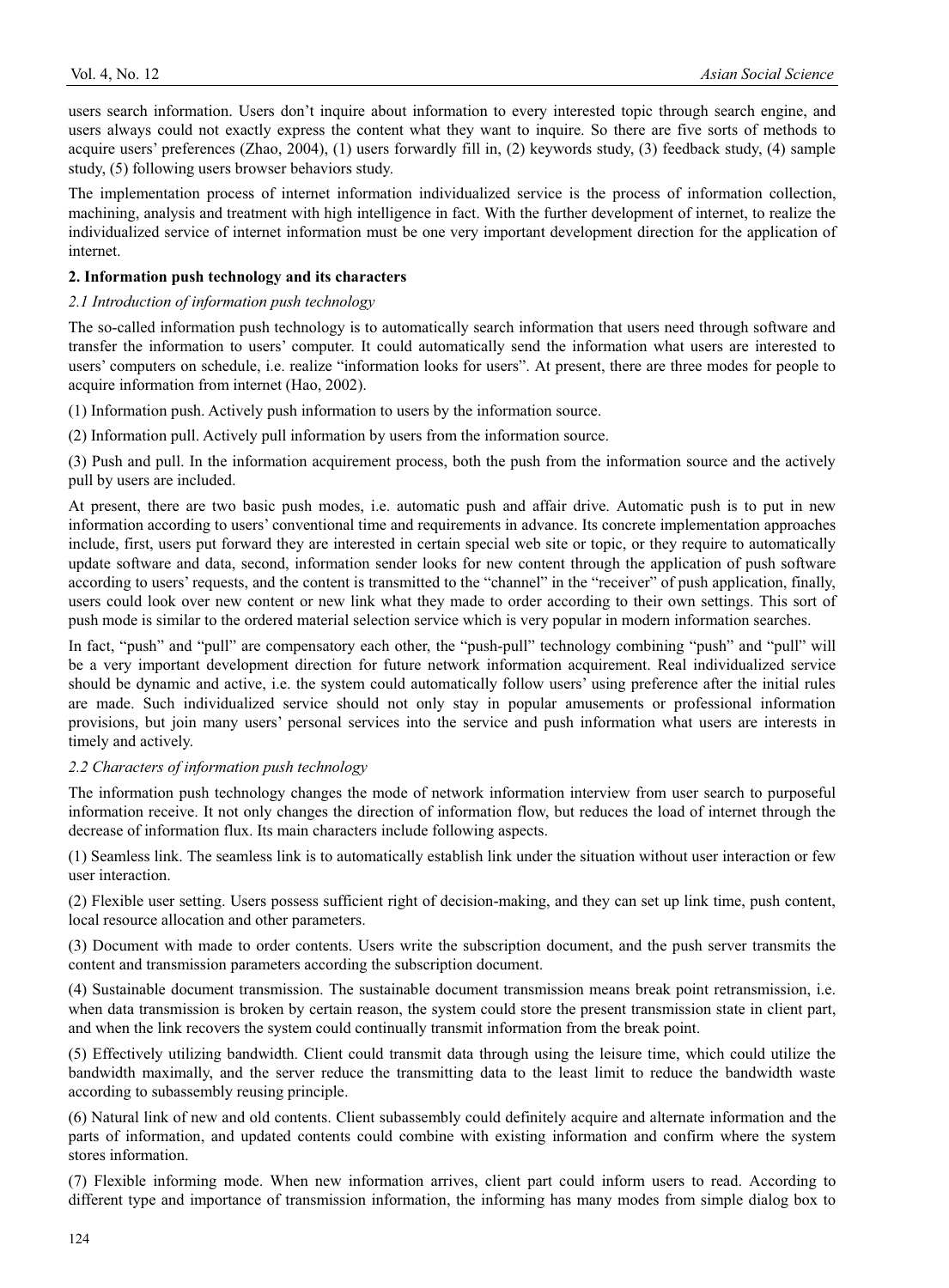the cartoon with audio frequency and video frequency.

(8) Security. The content pushing to users should be ensured safe to avoid destroying user's system.

(9) Application agreement. Use IP agreement group based on internet. The application agreement has prominent function to adjust the order of network information.

# **3. Implementation modes of individualized information push technology**

Through certain standard or technological agreement, the information push technology directly pushes the information what users are interested in to them and accordingly enhances the efficiency of information acquirement. The push technology could be visually compared to familiar concept of "subscription" in post service, but the mediums of information become internet from post office and carrier.

The implementation mode of information push technology could be divided into following sorts.

(1) Simple push. Users fill in subscription order at the provider station, and server reads the order and pushes information according to the requirement. The difference of this sort of push mode with common push technologies is that it could collect information according to requirement and push the information to users one time or several times after the sever receives the order. Because this push mode needs users' intervention, so the information pushing to users could accord with users' individualized demands.

(2) Agent push. In the project, the system could collect relative user information through setting up agent server, then establish association with information provider, scan relative websites, collect information what users are interested in and then push the information to users. Under this mode, the request and push for information are implemented by the agent server, and it is transparent and easy to be realized for users.

(3) Subscription channel. In this mode, all information is divided into different channels according to contents, and users could acquire information through subscribing the channel which they are interested in. This sort of technology could set up filter service to filter relative contents in the channel and push them to users.

(4) IP multicast technology. IP multicast is based on IP address of D type. One independent address could point to multiple users or several users. In the multicast system, information provider only needs issue once information, and the information is copied in the network many times, and multiple group members could acquire the information what they need, which could fully save the bandwidth and realize the real time updating of information and data.

#### **4. Work flow of individualized information push technology**

Through analysis of concept, character and implementation mode of information push technology, we could see the work flow of information technology include following three approaches (seen in Figure 1). First, establish the user demand management database. Users need to complete enrollment and express their information demands, and the system will make an effective electrical ID through statistical analysis and offer active information service in time to users. Second, establish the information base. The information base takes charge to search information form Web, and classify information, confirm the standard, set up individualized information standard, and make abundant information enter into the information base following this standard. The third approach is the information pushes of pushing sever. According to the corresponding relation of users and information and the best time and mode that users receive various information, the pushing sever actively pushes proper information to users' computer in proper time.

#### **5. Individualized information push arithmetic based on user preference**

The individualized information push includes direct push and indirect push. The direct push is to push the document with near interests that users subscribe, and the indirect push is to consider the click amount of document and push the document with maximum click amount when ranking the document. Because the user interest model is composed by multiple individualized vectors, so the judgment rule with close interest is to approach with certain individualized vector. When pushing, the system should push the reading document corresponding with this individualized vector, and different individualized vectors correspond with pushing information and form different types, and the pushing information in same type could be ranked according to the similarity degree with user interest model.

In this article, we design the arithmetic of direct push (seen in Figure 2). Suppose the set of user interest is  $\{(q_1, w_1), (q_2,$  $w_2$ )...  $(q_n, w_n)$ , and the waited set of web document set is  $\{d_1, d_2, ..., d_n\}$ .

(1) Pick up the document d<sub>i</sub> (l $\leq j \leq m$ ), and obtain the vector space expression of the document,  $\{(p_{1i},w_{1i}), (p_{2i},w_{2i}), \ldots, (p_{n,i})\}$  $(p_{ki}, w_{ki})$ .

(2) Pick up lemma q<sub>1</sub>, and if  $q_1 \in {p_{1j}, p_{2j}, p_{kj}, }$ , so continue next lemma  $q_{i+1}$ , or else go to (3).

(3) Add  $q_i$  into vector space expression of the document  $d_j$ , and the weight is 0, i.e.  $\{(p_{1j}, w_{ij}), (p_{2j}, w_{2j})\dots (p_{kj}, w_{kj})\}$  $(q_i, 0)$ .

(4) So we can obtain a new vector space expression of  $d_j$ ,  $\{(q_1,0), (q_2,0),..., (q_n,0), (p_{1j},w_{1j}), (p_{2j},w_{2j}),..., (p_{kj},w_{kj})\}$ , and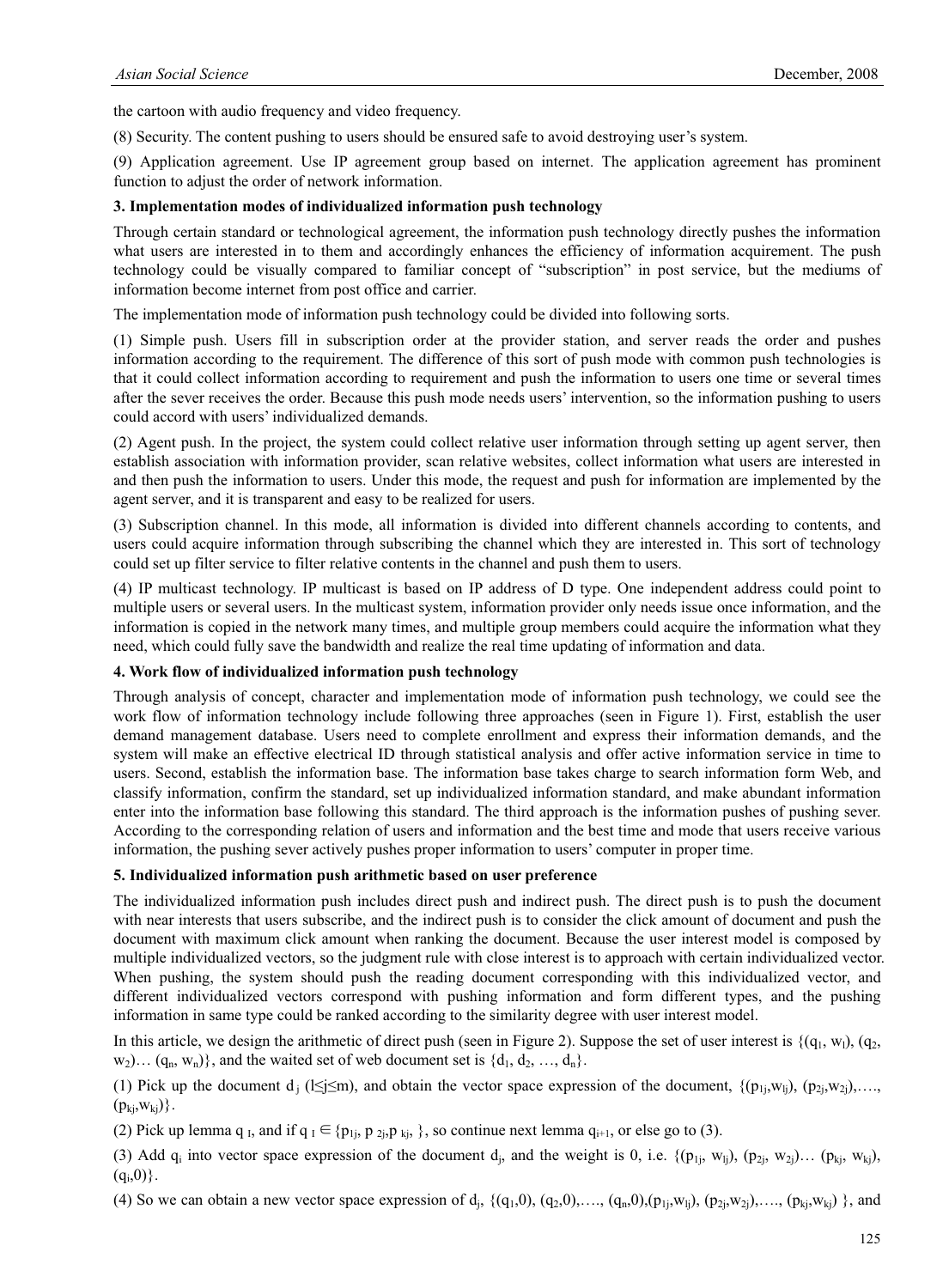in the same way, we can obtain the new expression of user interest set,  $\{(q_1, w_1), (q_2, w_2), \ldots, (q_n, w_n), (p_{1i}, w_{1i}), (p_{2i}, w_{2i}), \ldots, (p_n, w_n)\}$  $(p_{ki},w_{ki})$  }.

(5) Compute the correlation degree of the document with user interest.

(6) Set up the push threshold value h. If the similarity of the document and user interest sim( $d_i, U \geq h$ , so push the document into the series.

(7) Rank the document in the push series according to the similarity, and the document with higher similarity is pushed first.

There is another form to confirm the threshold value h. when the document quantity is numerous, we can regulate that h is the limitation of document quantity, and then rand the document similarity in the same way, and take the document with quantity of h as the push document.

# **6. Conclusion**

The individualized information service has been the development orientation for the information service industry, and it could help people to enhance the production efficiency, and it is one of important symbol to discriminate modern society and early modern society. The individualized information service is the development tendency of Web information service, and it is the super form of information service. To offer individualized information service is the necessity to develop modern information technology, and it is the aim that the information service department tries to pursue. However, many existing problems such as information parallel and increase of garbage information make users could not quickly and exactly acquire information what they need, which induces the wastes of time and energy.

In this article, we mainly study the individualized information push technology based on user preference, and research several implementation modes, give the work flow of information push, and mainly design and research the individualized information push arithmetic based on user preference according to the flow. In future works, there are many aspects to be further studied and discussed. For example, we should study various user behaviors including single behavior and combined behavior to reflect user's ability of interests and select the behavior, combined behavior or behavior sequence which could most embody user's interests through more advanced arithmetic, or we could implement character abstract and analysis of web page through more scientific method in order to find out the contents that users really are interested in the web pages browsed by users. Otherwise, how to apply these push technologies into various individualized intelligent system and security protection of users' individual information are also our future research directions.

#### **References**

Bai, Lijun, Zhang, Yongkui & Li, Ronglu. (2003). Discovering and Updating of User's Interest Based on Intelligent Agent. *Computer Engineering,* No.2.

Caoshan & Penghong. (2005). Research and Implementation of Web Individualized Guide and Recommendation Technology. *Computer Application,* No.5.

Hao, Yaling. (2002). Push Technology: The Realization of Personalized Information Service on Network. *Journal of Information,* No.10.

Li, Xiaoming, Run, Hongfei & Wang, Jimin. (2005). *Searching Engine: Principle, Technology and System.* Beijing: Science Press.

Oujie, Lin, Shouxun & Liu, Guilin. (2001). Discovering User's Interests in Personalized Intelligent Information Retrieval System. *Computer Science,* No.28. P.112-115.

Wangbin & Xie, Qingsheng. (2006). Study on the Multiple Layers Intelligent Researches Model of Network Making Resource. *Application Research of Computer,* No.6.

Wuqi. (2004). Individualized Service Technology and Research Based on v Touching b. *Master Thesis of Changchun University of Technology in 2004.*

Yang, Wujian, Wang, Zebing, Fengyan & Wu, Xinling. (2003). Research on Personalized Web Service. *Journal of Zhejiang University (Engineering Science),* No.3.

Ying, Xiaomin, Liuming & Dou, Wenhua. (2002). A User Modeling Method without Negative Examples for Personalized Services. *Journal of National University of Defense Technology,* No.3.

Zhao, Yinchun. (2004). User Browser Content Analysis and User Interests Digging. *Master Thesis of Chongqing University in 2004.*